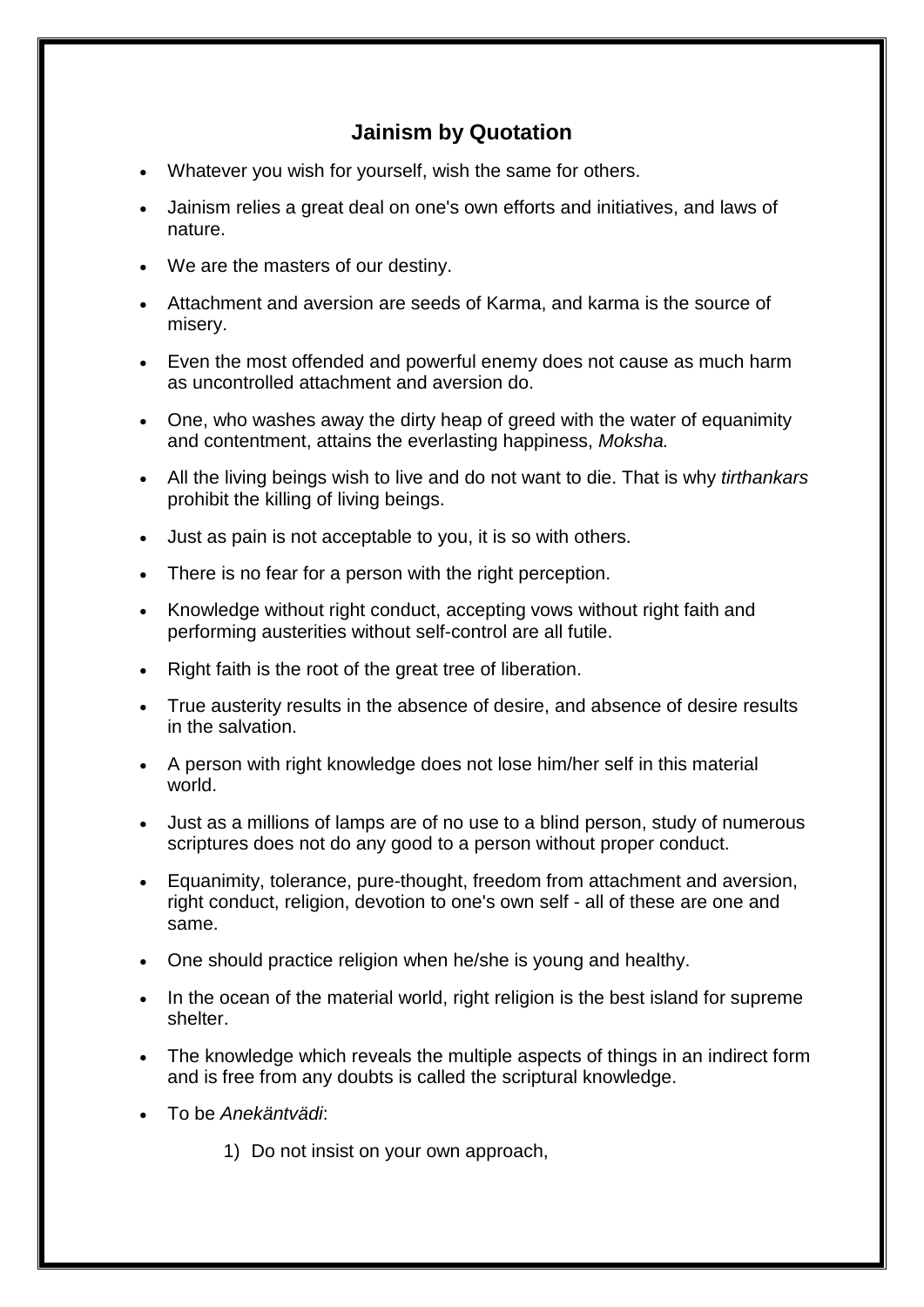- 2) Accept partial truth as expressed by others,
- 3) Accept the truth even if it is expressed by adversaries,
- 4) Accept that the truth can consist of seemingly opposing views,
- 5) Develop a strong urge to seek truth,
- 6) Believe in possibilities and
- 7) Exercise equanimity towards all.
- *Shrävak* (male householder) or *Shrävikä* (female householder) is the person who is living in a house, has unconditional faith in the teachings of Jina and at least practices the some of the partial vows (*anuvrata).*
- *Ahimsä* holds the key position in the whole scheme of the ethical discipline of the householder and the monk.
- The true religion is consisted of continuous act of compassion.
- Religion is supremely auspicious and its essentials are the practice of nonviolence, self-control and austerity.
- True renunciation consists in developing indifference towards the world, the body and the enjoyment.
- Every soul is in itself absolutely omniscient and blissful. The bliss does not come from outside.
- The essential nature of a thing is called *Dharma*.
- I am alone, pure, eternal and formless, and possessing the qualities of apprehension and comprehension. There is nothing, not even an atom, that is my own.
- "Knowledge without action (conduct) is of no consequence and action (conduct) without knowledge is of no consequence. A lame man can see the fire (has knowledge) but he cannot escape from it (thus his knowledge is ineffective.) On the other hand, a blind man (not knowing in which direction he is running) tries to run away from the fire (takes action) but (without knowledge) he may not be able to escape the fire.""
- " Unity of knowledge and action (conduct) leads to the desirable result. These are like two wheels of a chariot which cannot run on one wheel. Everybody knows the story of the lame and blind who got together, escaped the fire in the jungle and reached the town."
- "The fire of austerity (conduct) which is associated with the air (oxygen) of knowledge and which has the blaze of chastity, burns the seeds (Karma) that are responsible for worldly life like wildfire burning a heap of hay."
- "Jains believe that the complete truth cannot be explained by one view point. To know the complete truth, all angles and all aspects of the given situation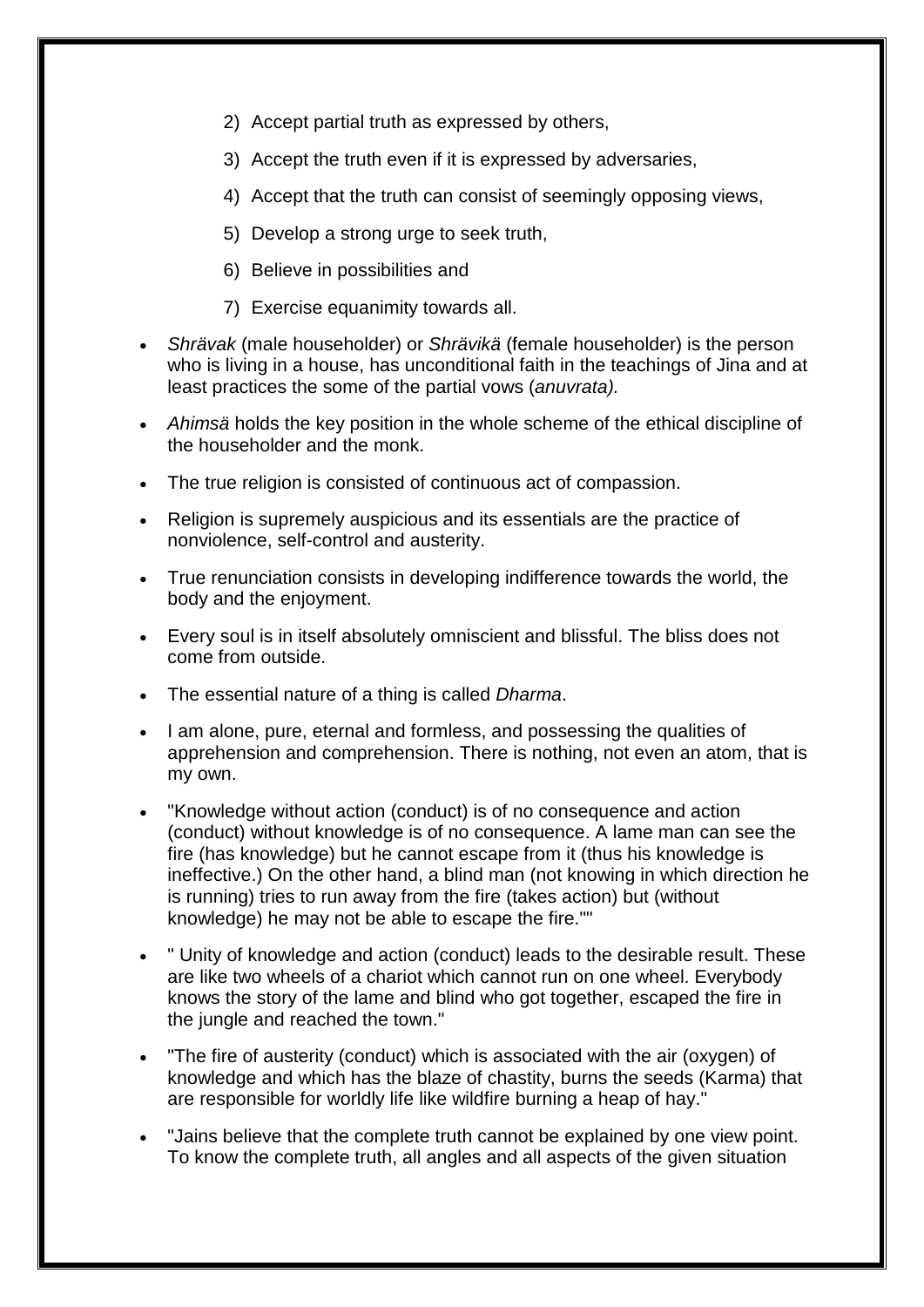need to be analyzed and considered. This approach is called *"Anekäntväd" (*multiplicity of views and theory of relativity)*.*"

- "*Anekäntväd* is the basis of Jainism. It is the life-force of the Jain philosophy."
- "Without whom, even the worldly affairs cannot be carried out, I bow to that *Anekäntväd* , the only preceptor of the universe."
- "Our beliefs in *Ahimsä* supersedes all concepts, ideologies, rules, customs and practices, traditional or modern, eastern or western, political or economical, self-centered or social"
- "*Aparigraha* (Non-possessiveness) is physical *Ahimsä* (nonviolence), *Syädväd* (accepting others words in "some respect") is verbal *Ahimsä* and *Anekäntväd* (multiplicity of views) is *Ahimsä* of thoughts. The violence begins in thoughts, then transforms in speech, and then in physical form."

## From *Dashvaikälik Sutra*:

- o Anger (*KRODH*), pride (*MÄN*), deceit (*MÄYÄ*) and greed (*LOBH*) add to demerit (*PÄP*). He who is desirous of his own well-being, should completely give up these four passions.
- o Anger spoils good relations, pride destroys humility, deceit is detrimental to friendship, while greed destroys everything.
- o One should suppress anger by tranquillity. Pride should be replaced by humility. Deceit should be avoided through simplicity (straightforwardness). One should overcome greed through contentment.
- o If anger and pride are not controlled, and, if deceit and greed are allowed to increase, then these four evil passions serve to water the roots of the tree of transmigration (*Sansär,* cycle of birth and death).

## From *Uttarädhyayan Sutra*:

- o Anger causes degradation of soul. Pride leads to a low state of existence. Deceit is an impediment (hindrance) to progress towards better state of existence. Greed spoils both, the present and the future lives.
- o Knowing that greed has no bounds all the rice and barley of the entire earth, all the stock of gold and all the cattle of the earth are not sufficient to satisfy the desires of a single individual; the wise should practice austerities.
- o Greed always increases with possessions. The more we get, the more we want. In the beginning, we desire far a little wealth and think that it will be sufficient for our needs. On acquiring it, we think that even millions will not be sufficient for our needs.
- o By renouncing passions, the soul attains the state of complete freedom, the state (*VEETARÄG*) beyond attachment and aversion. On